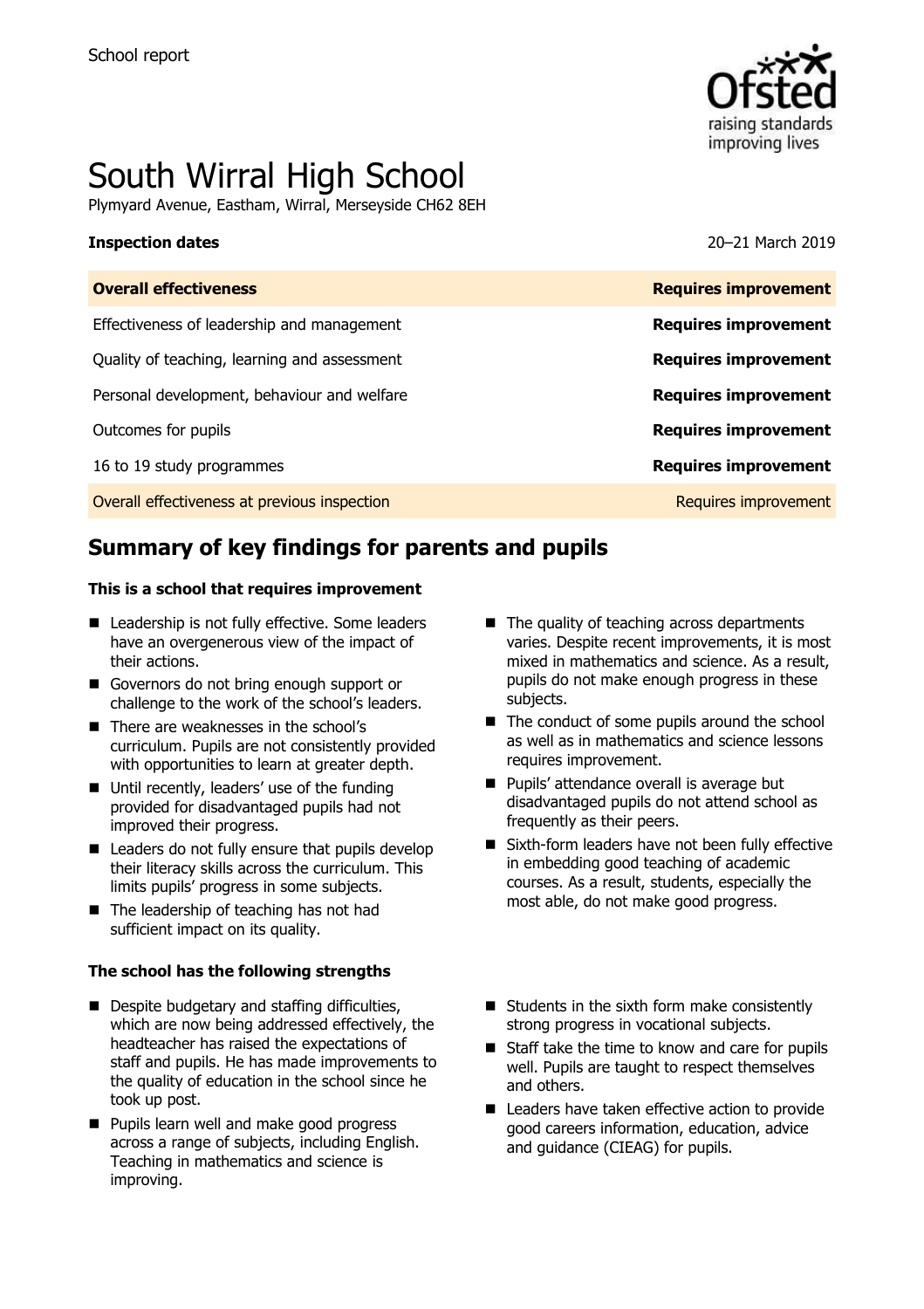

# **Full report**

### **What does the school need to do to improve further?**

- **IMPROPE Improve leadership and management by:** 
	- strengthening the curriculum so that pupils are consistently provided with opportunities to learn with sufficient depth
	- taking effective action to develop strategies by which all subjects contribute to the development of pupils' literacy skills
	- making more effective use of the extra funding provided for disadvantaged pupils so that they make good progress
	- accurately evaluating the impact of actions to improve the quality of teaching
	- ensuring that governors challenge school leaders to make the improvements required to provide pupils with a good quality of education.
- Continue to improve the quality of teaching, learning and assessment, especially in mathematics and science, by ensuring that teachers consistently set work which stretches pupils' thinking, knowledge and skills.
- Improve progress by ensuring that pupils, especially those who are disadvantaged, consistently receive the support and challenge needed.
- **IMPROVE PUPILS' personal development, behaviour and welfare by:** 
	- increasing the attendance of disadvantaged pupils
	- more effectively improving attitudes to learning and conduct around the school of the minority of pupils who misbehave.
- Ensure that teaching on A-level courses is consistently effective so that students, especially the most able, make good progress.

An external review of governance should be undertaken in order to assess how this aspect of leadership and management may be improved.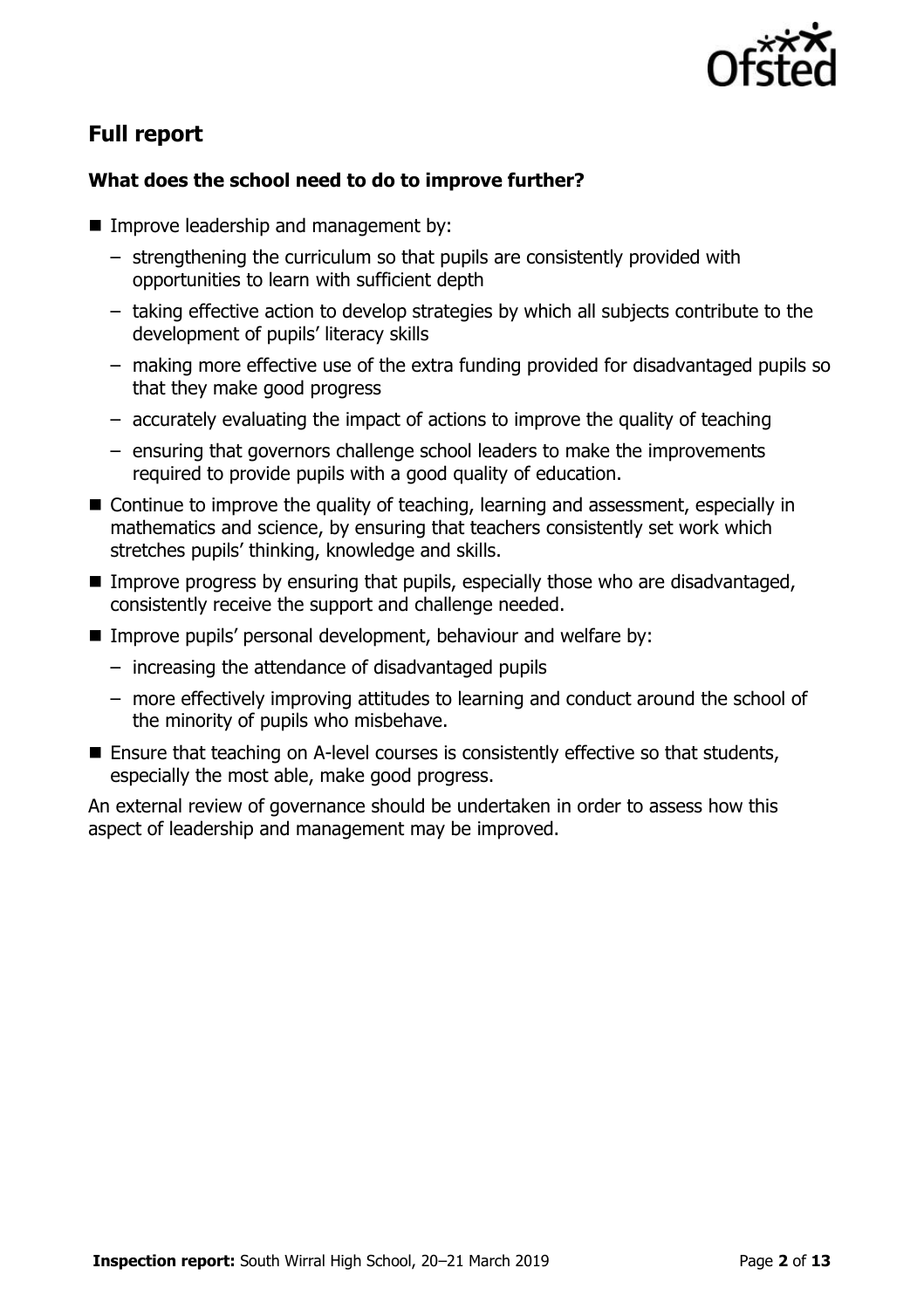

## **Inspection judgements**

#### **Effectiveness of leadership and management Requires improvement**

- Leaders have not been fully effective in overcoming the weaknesses identified at the last inspection. The headteacher was appointed just before that time. His efforts to improve the school's weaker aspects and secure a good standard of education have been hampered by a legacy of budget deficit, turbulence in staffing and difficulties in recruiting enough teachers and leaders of a high enough quality. This has especially been the case in mathematics and science where, until signs of improvement recently, pupils' progress has been below average for too long.
- Despite these difficulties, the headteacher and other leaders have successfully raised expectations and brought about some momentum of improvement at the school. Although improvement has been uneven, the improvements made have been achieved in spite of the challenging circumstances which the school has faced. These leaders demonstrate the capacity to improve the standard of education at the school further. They do all they can to get to know pupils well in order to enthuse them about their education. Good teaching is commonplace in English, the visual and performing arts and technical subjects. The mathematics and science departments are fully staffed with subject specialists and there have been recent improvements in teaching. Recently appointed faculty leaders are tackling pupils' weaker progress in the subjects which they are responsible for with some, but mixed, success.
- The headteacher and some other leaders have a clear understanding of the challenges which the school faces in order to further improve the standard of education which it provides. However, some other leaders, including some senior leaders, have an overgenerous view of the positive impact of the actions which they have put into place to overcome the challenges which the school faces. As a result, in these cases, improvement plans are sometimes not fully effective.
- The staff training and support programme which leaders have put into place to secure consistently good teaching across the range of subjects has had mixed success. The quality of teaching remains variable across subjects and, in some areas, is not as strong as some leaders believe. As a result, these leaders do not have a fully accurate picture of the quality of teaching with which to plan next steps effectively.
- Leaders, including the recently appointed faculty leaders, have acted with varying degrees of success to strengthen the curriculum. Although this has led to improvement overall, the impact of change varies across subjects. In both key stages 3 and 4, pupils study a range of subjects, including visual and performing arts, technology and academic subjects. They learn well in those areas where the curriculum provides new, challenging and exciting opportunities, such as art, drama and English. At other times, for example in mathematics and science, the curriculum does not provide these opportunities often enough. Notably, it does not include enough detail and opportunity for pupils to learn with fluency and with sufficient depth. As a result, pupils of all abilities do not learn so effectively and eagerly and so do not make good progress.
- The focus of leaders on improving pupils' literacy across the curriculum since the last inspection has not been fully effective. Some senior leaders do not have a clear enough grasp of the uneven picture of pupils' standards of literacy across subjects. As a result,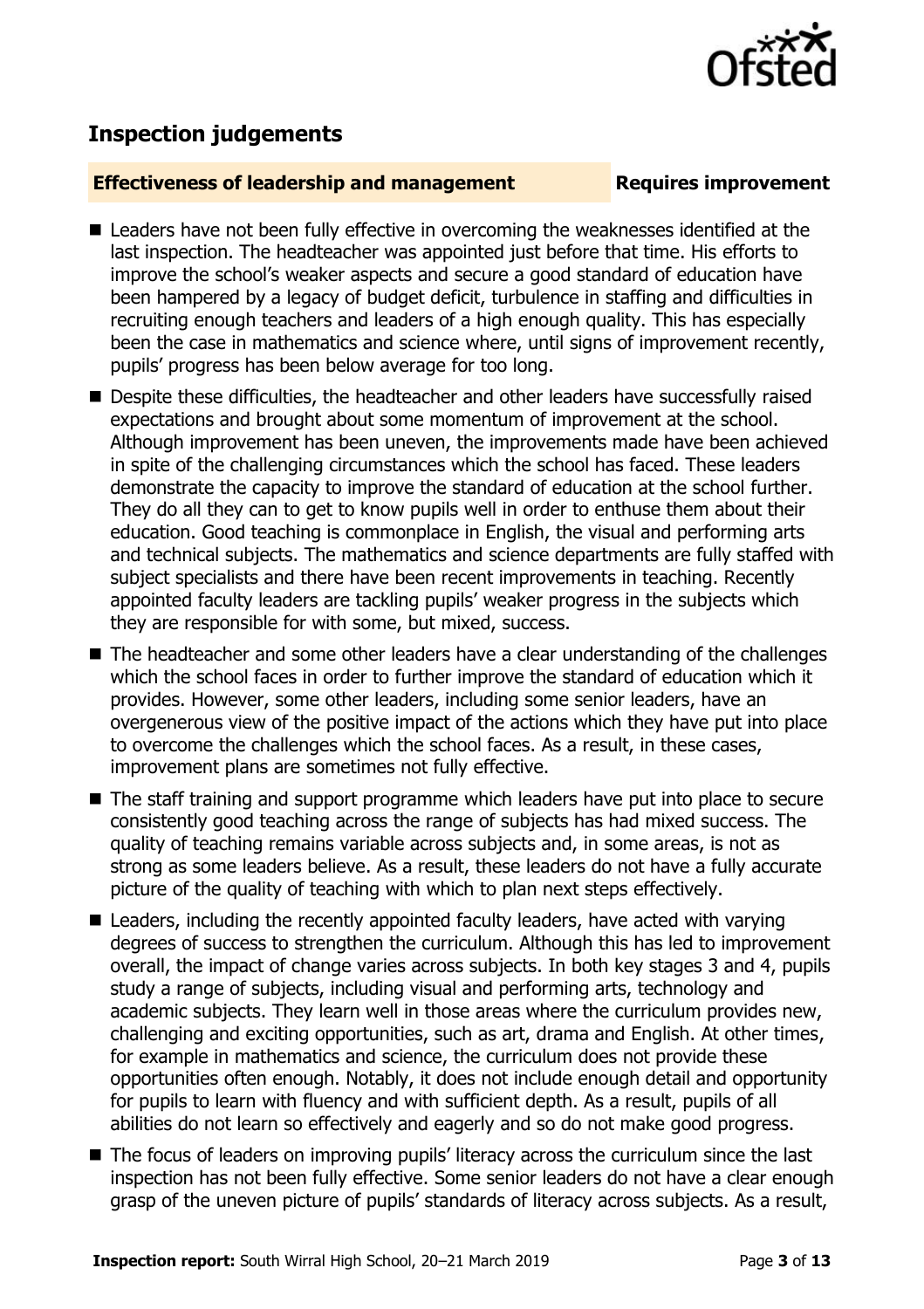

the strong levels of literacy in some subjects are not replicated elsewhere. Some subjects, notably English, art and drama, consistently give attention to pupils' literacy skills. As a result, pupils of all abilities speak, read and write with growing accuracy and fluency in these subjects. This underpins pupils' strong progress in these areas. They are confident in grappling with challenging texts and express their views and learning to a high standard in their speaking and writing. However, in other subjects, pupils have a more mixed experience. They do not consistently receive the opportunities to practise and enhance their literacy at a high enough level, so they do not make the good progress seen elsewhere. In addition, the actions taken to support those with lower-than-average levels of literacy and numeracy to catch up by the end of Year 7 are not fully effective.

- Leaders take the time to plan a wide range of extra-curricular activities for pupils. They ensure equal opportunity for disadvantaged pupils and those with special educational needs and/or disabilities (SEND). As a result, these pupils participate fully in, and benefit from, these activities. The programme of activities broadens pupils' experience and expertise through their involvement in wider academic, cultural, artistic and sporting interests. Pupils respond effectively to opportunities provided to support charities and recognise their role in helping others.
- The CIEAG programme is fully effective. Leaders' plans ensure that, throughout key stages 3 and 4, pupils receive good-quality information and independent advice which meet their requirements. As a result, almost all pupils, including disadvantaged pupils and those with SEND, move on to appropriate next steps in education or employment.
- Leadership of the funding for disadvantaged pupils has recently been reviewed. Although the use of funding is currently not fully effective, there has recently been some success in aspects where there had been little significant improvement since the last inspection. Disadvantaged pupils' attendance was poor at this time, which leaders believe was a key barrier to their good progress. Leaders have introduced effective systems to monitor and support pupils' good attendance and other aspects of their education. More disadvantaged pupils now attend school regularly than previously, although still not as regularly as their peers. As a result, although disadvantaged pupils make better progress overall than previously, it is not consistently strong.
- Leadership for pupils with SEND has been reviewed since the last inspection and is good. These pupils' pastoral needs, including those with an education, health and care (EHC) plan, are met effectively. The regular attendance of pupils with SEND, which was a weakness previously, has been positively transformed. Staff work closely with the pupils' primary schools to ensure that their pastoral, care and academic requirements are known and acted upon by staff when they enter Year 7. This information and the relevant training are regularly and effectively updated by SEND leaders. As a result, pupils with SEND are supported well at the school.

### **Governance of the school**

Governance is not fully effective. Governors' efforts to strengthen their capacity to bring about improvements at the school since the last inspection have had limited impact to date. Governors' work to support and challenge senior leaders in order to secure consistently good teaching and outcomes has had mixed success.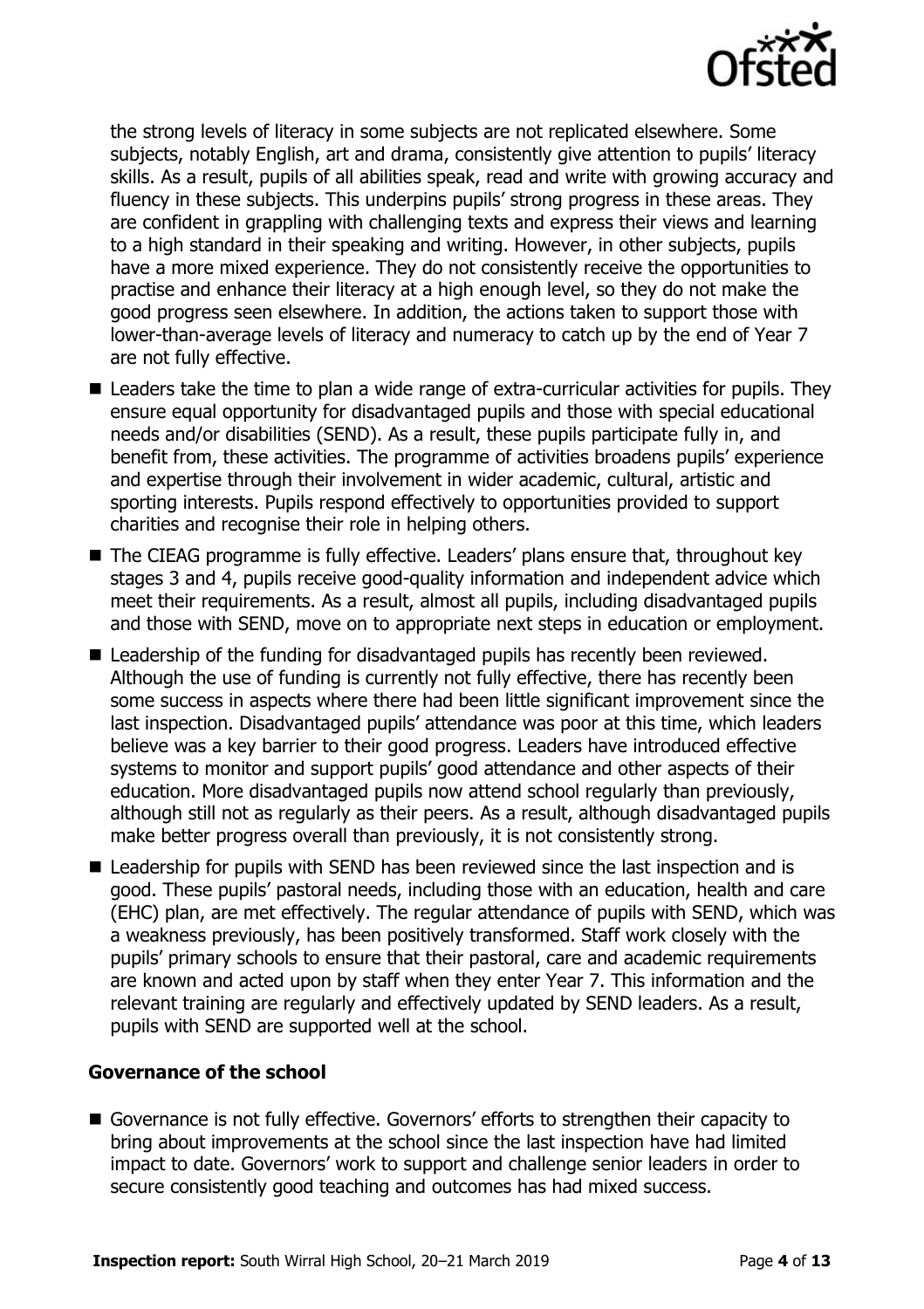

- $\blacksquare$  However, in the last 18 months, the appointment of new governors has added educational experience to the governing body. This has resulted in an improved picture in this area overall. More governors have a sharper understanding of the priorities for improvement and their responsibilities to help achieve these.
- Governors' financial management has not been fully effective. However, it has strengthened recently. Appointments of governors have been made which add experience in this area. The local authority also provides additional support. However, despite a more stable picture now, the school's financial deficit over time has hampered the headteacher's efforts to achieve a good standard of education since the last inspection.

### **Safeguarding**

- The arrangements for safeguarding are effective.
- Leaders maintain effective, good-quality safeguarding records. They have systematic procedures for checking the backgrounds of staff when they are appointed.
- Leaders are aware of the risks which pupils face, including outside school. Staff take the time to know pupils well, and to provide for their safety and well-being effectively. All staff are trained in identifying potential risks to pupils. This includes risks of drugand gang-related crime and radicalisation.
- School leaders' work with external agencies and parents and carers is effective. Leaders have gone to some lengths to establish relationships with a range of agencies in order to meet the requirements of pupils. They act swiftly, when required, to ensure pupils' safety and well-being. Referrals are made to, and followed up with, external agencies as appropriate.
- **Pupils have a clear understanding of the risks which might affect them and how to** keep safe, including when online and using mobile devices. They know to whom they should report concerns and how to do this.

### **Quality of teaching, learning and assessment Requires improvement**

- The quality of teaching varies across subiects. Pupils are consistently taught well and learn effectively in English, performing arts and technical subjects. In these subjects, the quality of teaching and pupils' progress continue to improve because subject leaders and teachers have high expectations and are mindful of pupils' academic needs and interests. In these subjects, leaders and teachers have refined the curriculum so that it engages pupils of all abilities through regular opportunities to think deeply and express their learning and views in a sophisticated way.
- Overall, the quality of teaching has improved this year in modern foreign languages. The most effective teaching regularly provides pupils of all abilities with opportunities to review and acquire new vocabulary and skills. They apply and embed their learning in varied and complex activities, which interest and engage them. As a result, they make strong progress. However, these strengths are less evident at other times. In geography, history and religious studies, teaching is effective overall. Pupils successfully develop their knowledge and skills over time.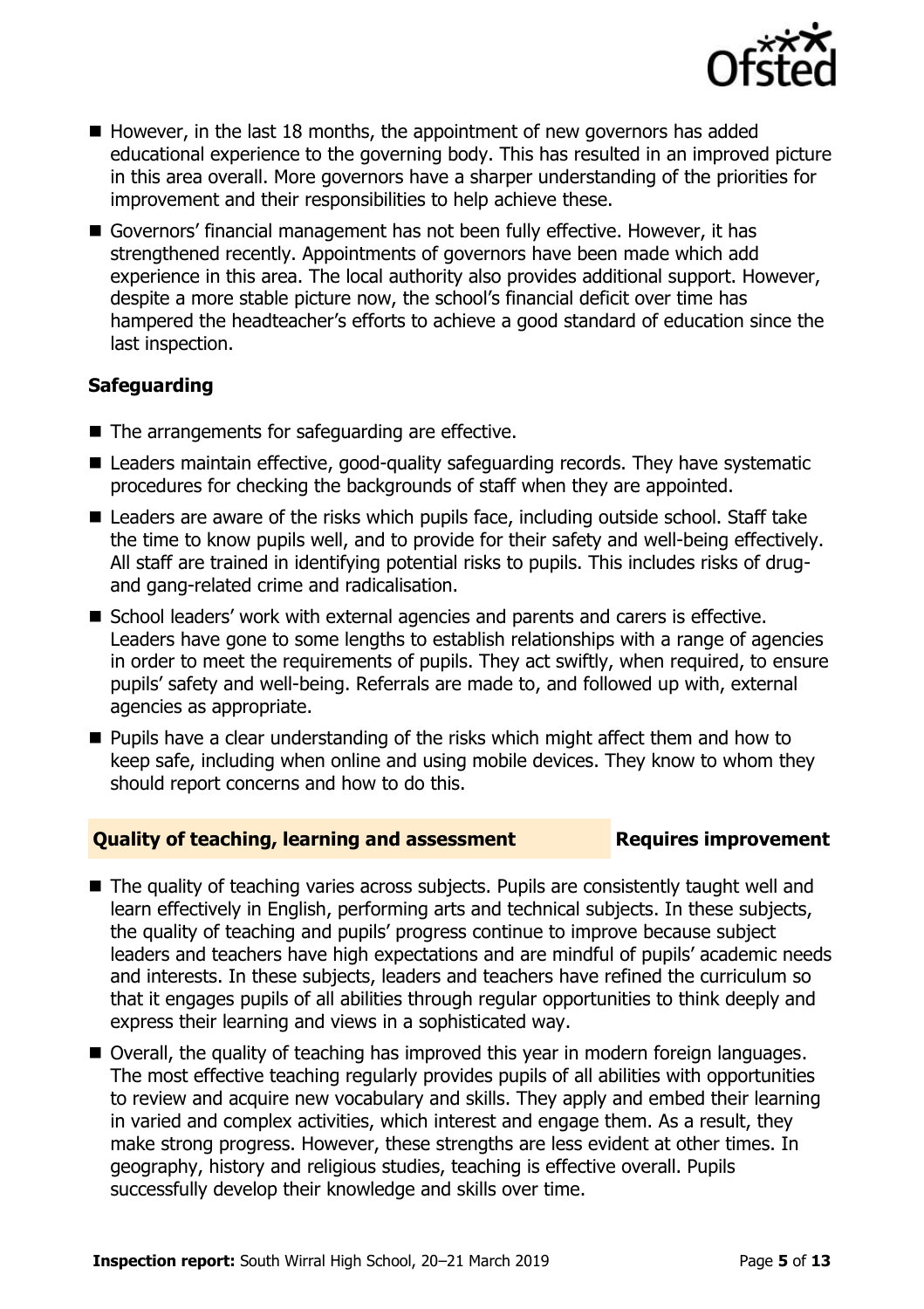

- In mathematics and science, despite some clear signs of recent improvement, the quality of teaching is variable. Teaching in these subjects does not meet the higher standards seen elsewhere, especially in English, art and drama. However, teachers benefit from the systems and support provided by the recently appointed faculty leaders and the strengths which exist in some areas of the departments. As a result, although the quality of teaching is not consistently good, there is a momentum of improvement.
- In the weaker subiects, teachers set tasks which do not challenge pupils of all abilities sufficiently. In these cases, they do not use the assessment and other information available about pupils' learning to set work which matches their interests and needs. Pupils are not provided with opportunities to think deeply enough and respond with detail, fluency or creativity. However, in other subjects, such as art and drama, pupils make good progress. They welcome and benefit from the opportunities which they are provided with to grapple with complex ideas and activities.
- Most teachers have good subject knowledge. When they use this to engage pupils in challenging and interesting activities, for example in English and art, pupils learn well. In these cases, teachers ask pupils questions which provide them with opportunities to reflect upon their learning and respond with accuracy and detail. These teachers also encourage pupils to ask questions and explore new ideas. The positive attitudes to learning of these pupils extend their progress because they are confident enough to experiment with new ways of doing things, even if their initial attempts do not go to plan. However, these strengths are less evident where teaching is weaker. In mathematics and science, where the quality of teaching is variable, teachers do not consistently use their subject expertise to enthuse pupils or encourage them to apply their learning creatively. This restricts pupils' learning.
- Additional training and a sharpened focus insisted upon by the headteacher and other leaders on improving the academic progress of pupils with SEND have improved teachers' skills in supporting and challenging these pupils. This is especially the case in those subjects where teaching is consistently strong, such as art. In these areas, the interests and needs of pupils with SEND are fully addressed. As a result, they learn well and make strong progress.
- $\blacksquare$  Most pupils and parents say that they are satisfied with the homework that pupils are set. They say that it is set regularly and at the correct level.

#### **Personal development, behaviour and welfare Fig. 2. Requires improvement**

#### **Personal development and welfare**

- The school's work to promote pupils' personal development and welfare is good.
- The work of leaders, including the headteacher, to provide a tolerant and nurturing community is a strong feature of the school. The headteacher has introduced clear standards regarding bullying, especially prejudicial bullying, including any which is homophobic or racist. As a result, pupils who spoke to inspectors say that bullying is rare, and that staff deal with it effectively. Inspectors checked bullying records, which show that incidents of bullying are followed up and resolved effectively. Pupils are supported effectively in school to keep themselves safe from the risks of bullying and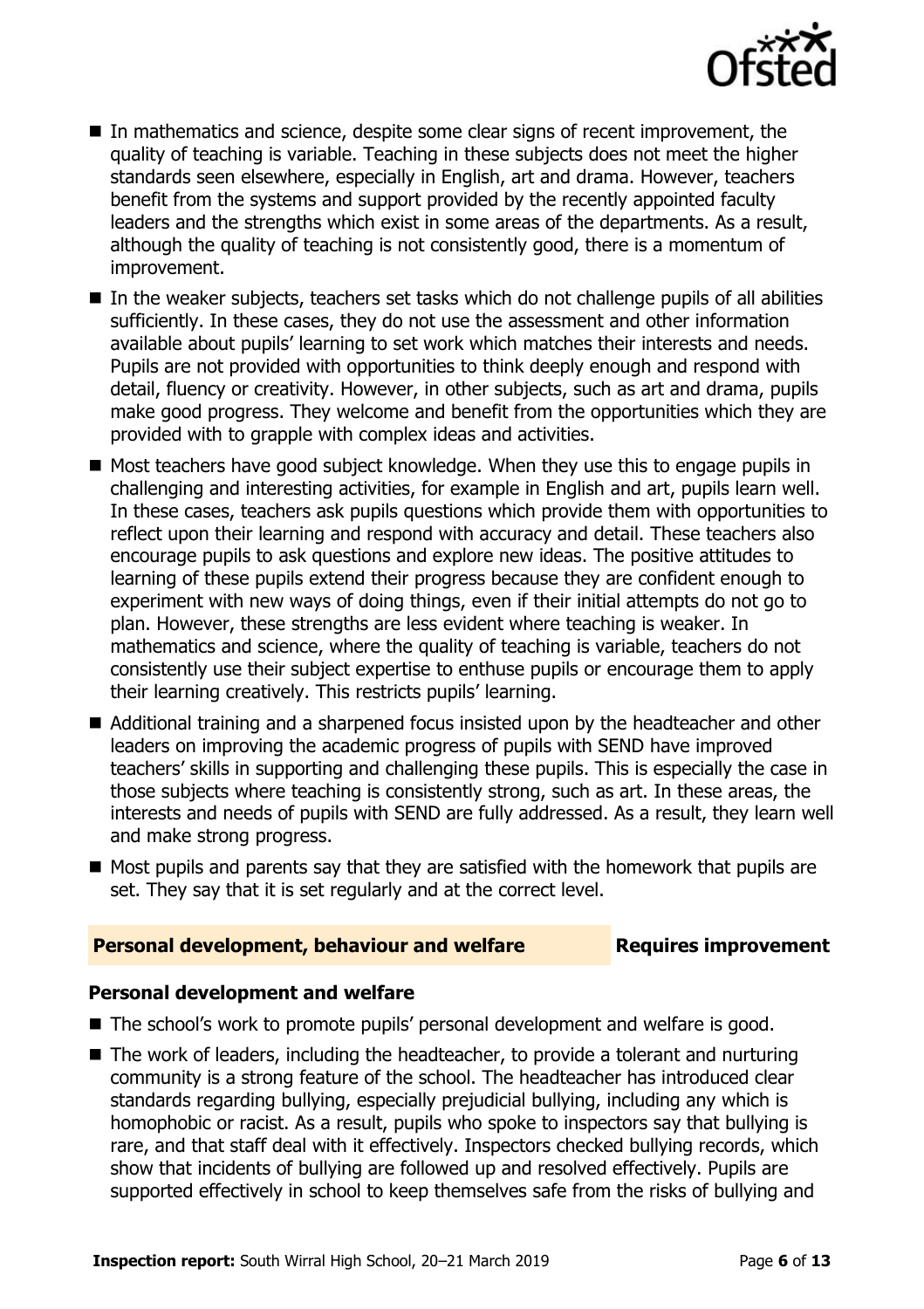

exploitation when using social media.

- Senior leaders and others take the time to encourage pupils' positive interactions with one another and adults. As a result, pupils say that they are happy at school. They mix, play and pursue their own interests at break and lunchtime, including in activities which are organised by leaders. In lessons, they are confident in asking questions and expressing their views. They listen to others politely. Only on rare occasions is this not the case. However, the effective relationships between staff and pupils quickly restore pupils' positive habits.
- $\blacksquare$  Most pupils are polite and wear their uniform with pride. They demonstrate positive and aspirational attitudes and have high expectations for their futures.
- **Pupils say that staff are approachable and considerate of their emotional and physical** well-being. The support services provided by leaders are wide-ranging and meet pupils' requirements.
- The work which leaders have introduced to support pupils in valuing people's differences and other faiths and cultures is effective. Pupils understand the rights of all. Their spiritual, moral, social and cultural development is a positive feature of the school's curriculum. Their learning, including in assembly time, tackles and explores a range of spiritual, moral, social and cultural aspects and helps develop their approach to relationships and to understand their responsibilities and role in modern Britain.

#### **Behaviour**

- The behaviour of pupils requires improvement.
- Most pupils behave well in lessons and respect their teachers and one another. These pupils take pride in their work and are keen to learn well. However, there are other occasions, especially in mathematics and science lessons, when some pupils lose concentration or produce work which does not meet the good standard seen elsewhere.
- Although the conduct of many pupils around the school is positive, the conduct of some does not match the higher standard set by others. Many pupils move around the school in an orderly manner at breaktime, lunchtime and at the change of lessons. These pupils arrive punctually at lessons. They value the efforts of leaders to treat the school environment with respect and do not leave litter lying around. However, a smaller number of pupils are less orderly. They are slow to move to lessons and leave litter around the school.
- $\blacksquare$  Most pupils say that they enjoy being at the school and they would recommend it to others. As a result, they attend regularly. The sharpened focus of leaders on improving the attendance of pupils with SEND since the last inspection has been effective. However, despite a recent upward trend, the attendance rate of disadvantaged pupils is below that of their peers.
- Leaders manage effectively the attendance, behaviour and safeguarding of pupils who attend alternative provision.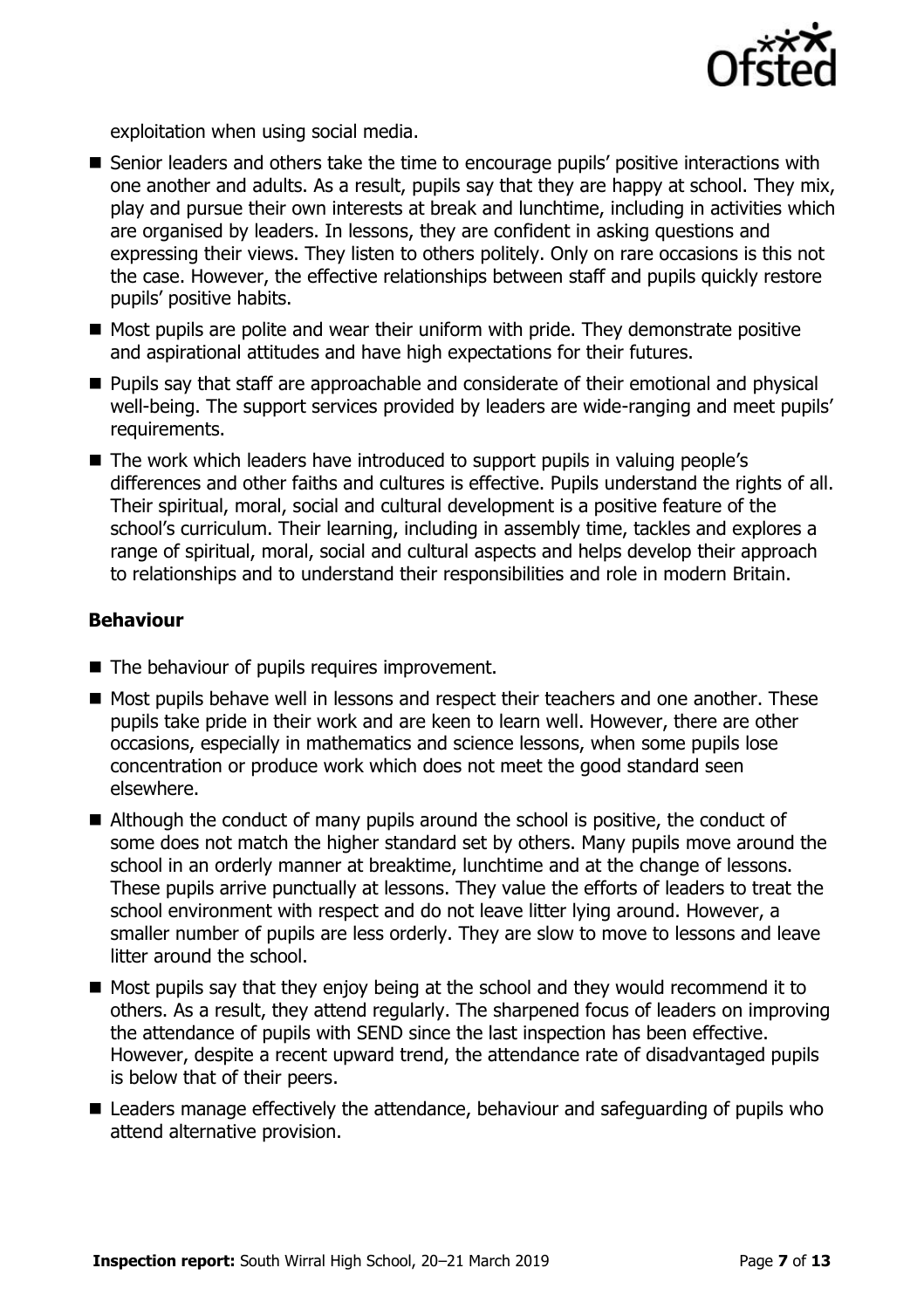

### **Outcomes for pupils Requires improvement**

- Overall, recent examination results for pupils leaving the school have been broadly in line with national averages. However, there has been too mixed a picture across subjects and for groups of pupils. Pupils' results have been in line with those of others nationally in English, art, drama and technical subjects. However, they have been weaker in modern foreign languages, mathematics and science. Over time, disadvantaged pupils and those with SEND have made weaker progress than others.
- Evidence in pupils' books shows that areas where outcomes were previously strong are now even better. Pupils make good progress in English, art and drama. Some aspects which have been weaker previously, such as the progress of pupils in modern foreign languages, are improving because of more effective teaching. However, despite these strengths, progress in other subjects is not consistently good. The weaknesses are especially apparent in mathematics and science.
- Despite the headteacher's sustained efforts to provide an effective learning experience for pupils in mathematics and science, these have had limited success. This is due, in part, to the difficulties in appointing and retaining effective teachers over time. However, there is an improving picture in this aspect, with both subjects now fully staffed with subject specialists. Despite this, the quality of teaching in mathematics and science varies currently and too many pupils lack sufficient depth of knowledge and fluency in their learning to attain the standard of which they are capable.
- The progress of pupils of all abilities varies. In those areas where the curriculum matches the interests and needs of pupils, such as in English, art and drama, they are provided with opportunities to think deeply and learn well. However, where these strengths are not consistently seen, such as in mathematics and science, the progress of pupils, including the most able, suffers.
- The recently appointed special educational needs coordinator takes effective action to support the learning of pupils with SEND. The information provided for teachers about these pupils is detailed. It is updated and supported by staff training. As a result, teachers know these pupils well. They are clear about their responsibility to meet pupils' emotional, physical and academic needs in equal measure. This has had a positive impact on the progress of pupils with SEND and they now regularly make strong progress, especially in English and the visual and performing arts.
- Evidence from pupils' work shows that, despite an upward trend overall, the progress of disadvantaged pupils is too mixed. Where teaching is routinely good, such as in English, many disadvantaged pupils make strong progress. In mathematics, disadvantaged pupils are making better progress than previously. This is especially the case for those disadvantaged pupils who attend school regularly. However, despite these recent improvements, disadvantaged pupils do not make good progress overall.
- Leaders monitor effectively the quality of education for pupils who attend alternative provision. They ensure that these pupils benefit from an appropriate curriculum that prepares them effectively for the next stage in their education.
- A high proportion of pupils, including those who are disadvantaged or with SEND, move on to the courses of their choice, which provide appropriate next steps in education or training after they leave the school.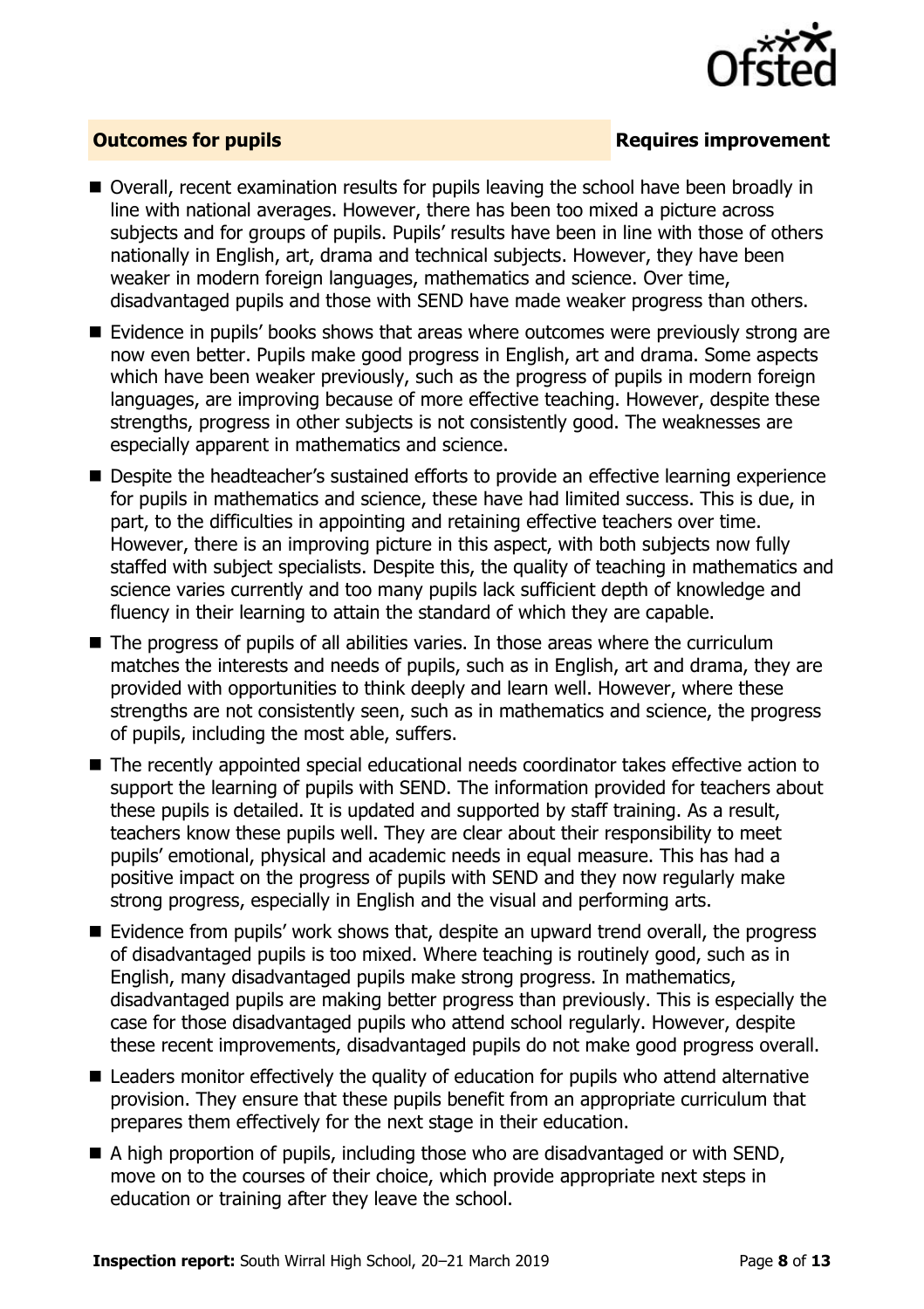

#### **16 to 19 study programmes Requires improvement**

- $\blacksquare$  In the 16 to 19 study programmes, there is a disparity in students' progress across the courses which they follow. Students' progress varies markedly between the academic and vocational courses which are offered. Students, including the most able students, do not make consistently good progress on academic courses. However, on vocational courses, students make the progress of which they are capable, including those who are disadvantaged and the most able.
- The quality of teaching requires improvement on some of the academic courses which students follow, especially for the most able students. In these cases, teachers do not consistently set work that challenges students to think deeply enough. Therefore, they struggle to attain the highest standard. However, teaching is effective on vocational courses, so students learn well.
- Leaders have not been fully effective in overcoming the weaknesses noted at the last inspection. However, despite current weaknesses in teaching and the progress of some students on academic courses, there is an improving picture overall. Senior leaders have an accurate view of the current quality of provision and their actions are having an impact on improving teaching and progress, for example in geography. Leaders have been effective in securing better guidance for students who plan to join the sixth form so, overall, fewer leave part way through their courses than was the case previously. Leaders have further developed and sustained an effective vocational curriculum, from which students benefit. They routinely complete these courses and move on to aspirational next steps in education and employment.
- Most students who resit GCSE English and/or mathematics make good progress. Many are successful in improving their grades, especially in English.
- Checks made by inspectors found that safeguarding is effective in the sixth form. Students are well prepared for adulthood. They are supported well in managing risk and looking after their own welfare.
- Leaders have put effective systems and support in place, which secure students' good attendance and behaviour.
- Students benefit from the activities which leaders provide to broaden their study programmes. Leaders ensure that opportunities for students' personal development and work-related learning form an integral part of their curriculum experience. These aspects of the curriculum meet the requirements of the 16 to 19 study programmes and make a strong contribution to their wider development.
- Sixth-form leaders are effective in providing CIEAG to support students' next steps in education and employment. The links with local universities are a positive example of students being encouraged to move on to aspirational destinations. As a result, they move on to relevant courses or employment. This includes higher education and, in those cases where the most able students attain the strong grades of which they are capable, a growing proportion attend Russell Group universities.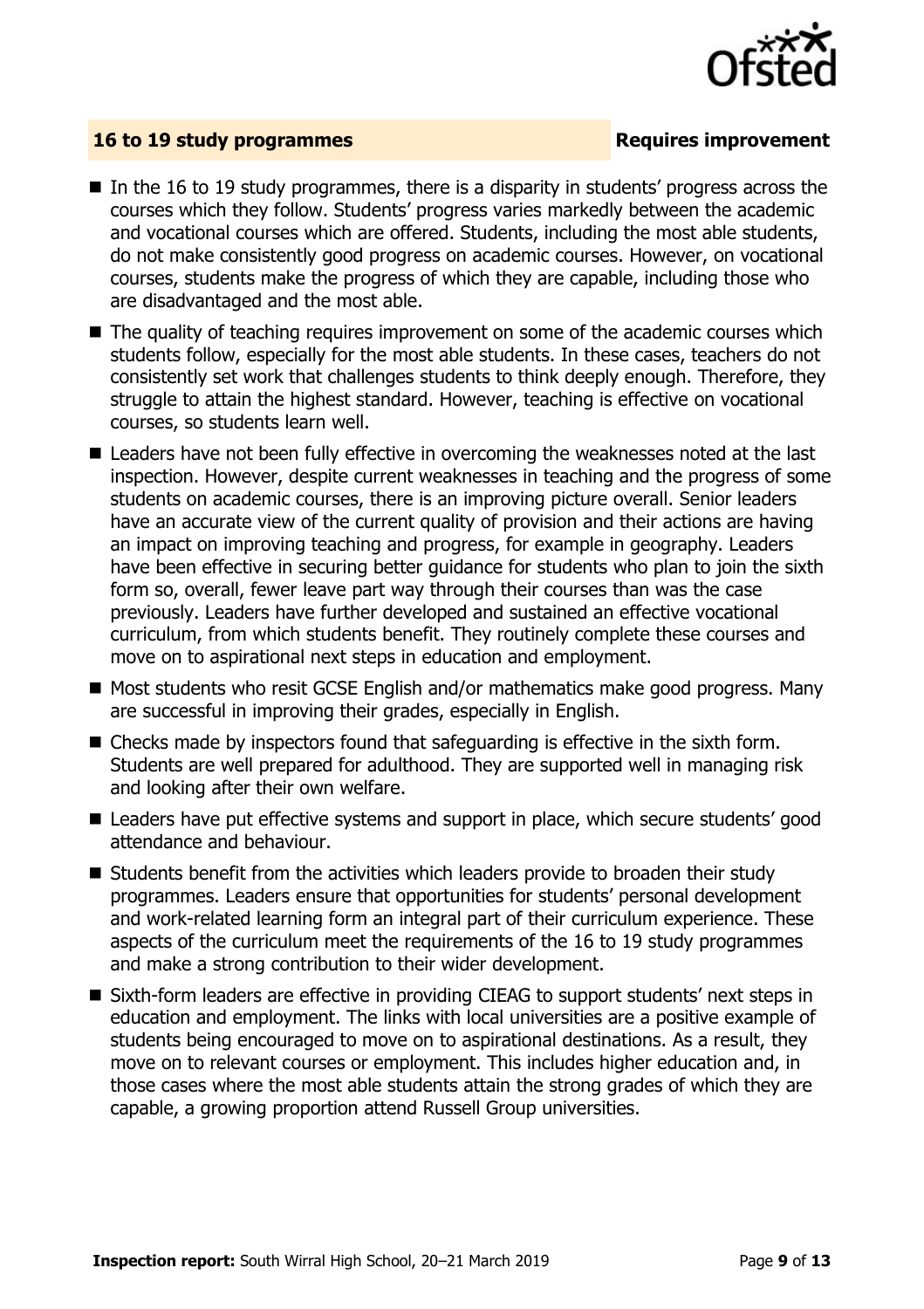

# **School details**

| Unique reference number | 105107   |
|-------------------------|----------|
| Local authority         | Wirral   |
| Inspection number       | 10087812 |

This inspection of the school was carried out under section 5 of the Education Act 2005.

| Type of school                                           | Secondary modern (non-selective)      |
|----------------------------------------------------------|---------------------------------------|
| School category                                          | Foundation                            |
| Age range of pupils                                      | 11 to 18                              |
| Gender of pupils                                         | Mixed                                 |
| Gender of pupils in 16 to 19 study<br>programmes         | Mixed                                 |
| Number of pupils on the school roll                      | 880                                   |
| Of which, number on roll in 16 to 19 study<br>programmes | 71                                    |
| Appropriate authority                                    | The governing body                    |
| Chair                                                    | <b>Richard Barker</b>                 |
| <b>Headteacher</b>                                       | Simon Goodwin                         |
| Telephone number                                         | 0151 327 3213                         |
| Website                                                  | www.southwirral.wirral.sch.uk         |
| Email address                                            | headteacher@southwirral.wirral.sch.uk |
| Date of previous inspection                              | 8-9 February 2017                     |

### **Information about this school**

- The school is a non-selective school within a selective local authority.
- The school is an average-sized secondary school and has more boys than girls.
- Nearly all pupils are of White British heritage and speak English as their home language.
- The proportion of disadvantaged pupils is broadly average.
- The proportion of pupils with SEND is above average but the proportion of pupils who have an EHC plan is below average.
- A small number of pupils are educated through off-site provision at Cornerstones,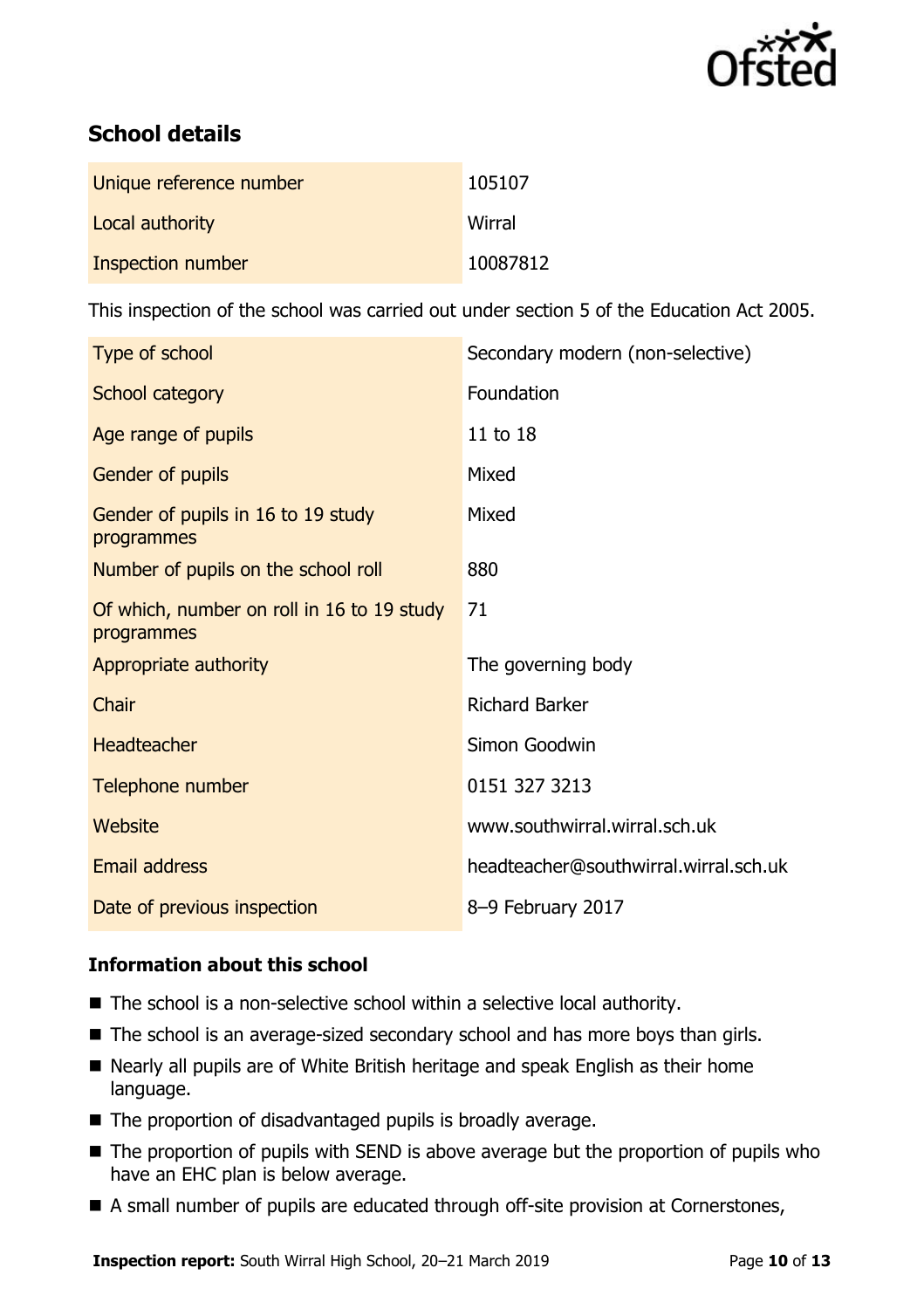

LivAva Training Academy, Maritime Engineering College, WRAP and Utopia Project.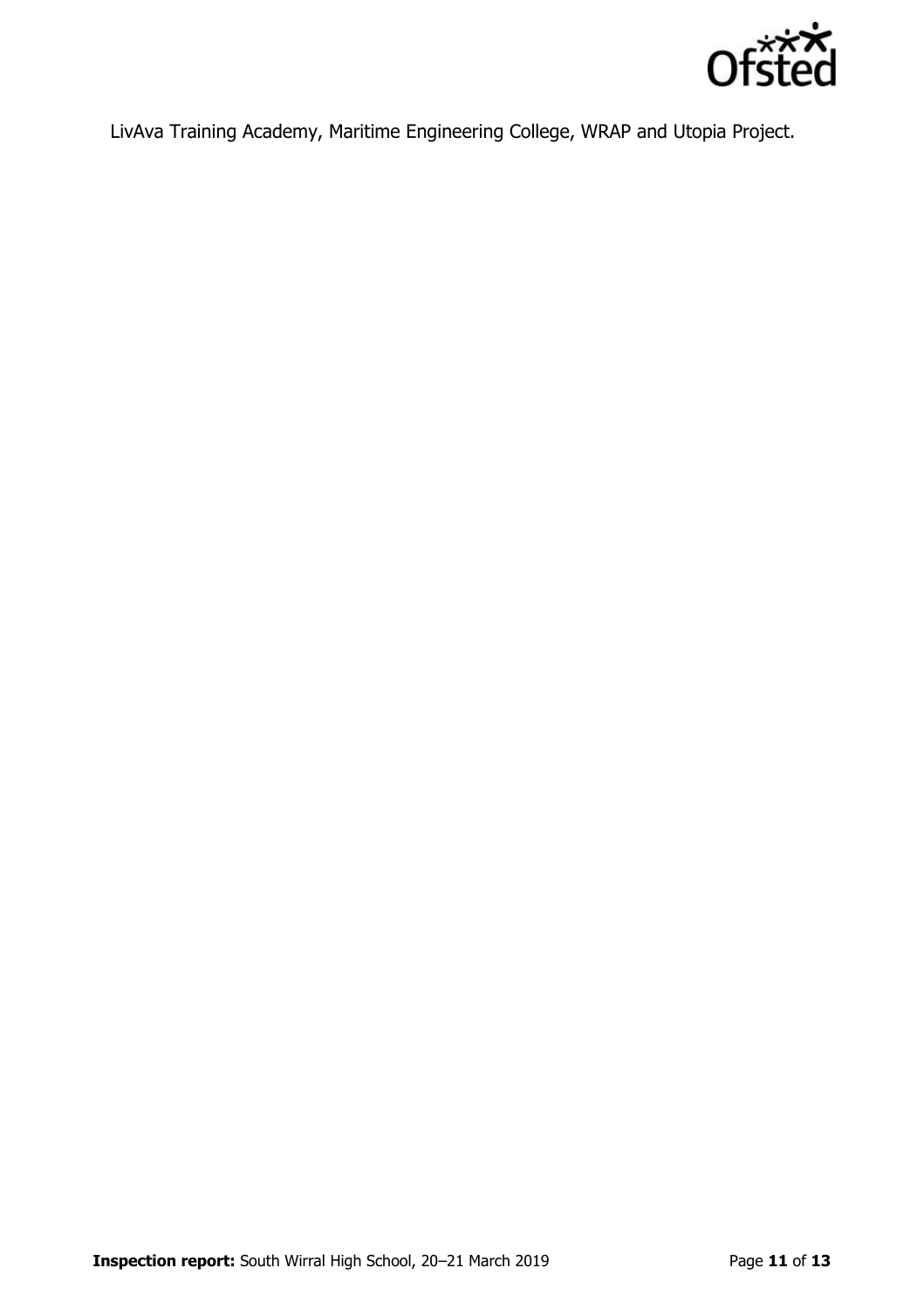

# **Information about this inspection**

- Meetings and telephone conversations took place with school leaders, teachers, governors, the school improvement partner and a representative of the local authority.
- Discussions were held with pupils from all year groups to gather their views on a variety of issues, including safeguarding, bullying, behaviour, teaching and the curriculum.
- Inspectors examined a range of the school's documentation, such as the selfevaluation and improvement plan, assessment information, the pupil premium plan, attendance, bullying and behaviour records and safeguarding information.
- Inspectors took account of 56 staff survey responses, 42 responses to the pupils' survey, 81 responses to the Ofsted online questionnaire, Parent View, and 48 written responses from parents to Ofsted's free-text facility.
- **Inspectors observed teaching and learning across the school and scrutinised pupils'** work in a range of subjects and year groups. They were accompanied by school leaders on some of these observations.

#### **Inspection team**

| Stephen Ruddy, lead inspector | Ofsted Inspector |
|-------------------------------|------------------|
| <b>Nell Banfield</b>          | Ofsted Inspector |
| Elizabeth Haddock             | Ofsted Inspector |
| <b>Philip Wood</b>            | Ofsted Inspector |